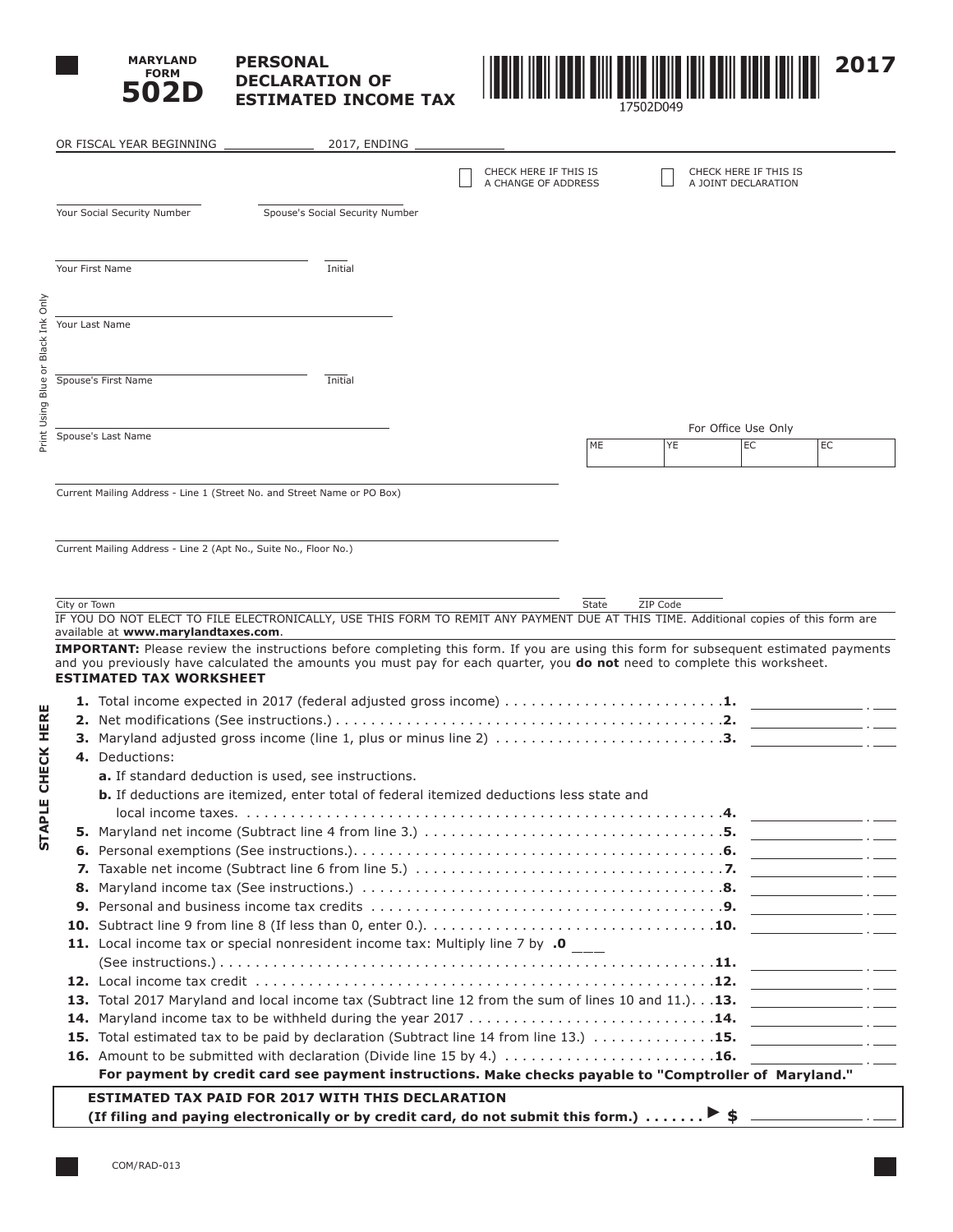

## **PERSONAL DECLARATION OF ESTIMATED INCOME TAX INSTRUCTIONS**

**Purpose of declaration** The filing of a declaration of estimated Maryland income tax is a part of the pay-as-you-go plan of income tax collection adopted by the State. If you have any income such as pensions, business income, lottery, capital gains, interest, dividends, etc., from which no tax is withheld, or wages from which not enough Maryland tax is withheld, you may have to pay estimated taxes. The law is similar to the federal law.

**Who must file a declaration** You must file a declaration of estimated tax if you are required to file a Maryland income tax return *and* your gross income would be expected to develop a tax of more than \$500 in excess of your Maryland withholding.

You must file a declaration with payment in full within 60 days of receiving \$500 or more of income from awards, prizes, lotteries or raffles, whether paid in cash or property if Maryland tax has not been withheld. A married couple may file a joint declaration. If you are filing a joint declaration, both Social Security numbers must be entered. If filing on behalf of a minor, the name and Social Security number of the minor must be entered.

**When to file a declaration** You must pay at least one-fourth of the total estimated tax on line 15 of this form on or before **April 15, 2017**. The remaining quarterly payments are due **June 15, 2017, September 15, 2017 and January 15, 2018**. You may pay the total estimated tax with your first payment, if you wish. If you are filing on a fiscal year basis, each payment is due by the 15th day of the 4th, 6th, 9th and 13th months following the beginning of the fiscal year.

**Overpayment of tax** If you overpaid your 2016 income tax (Form 502 or 505), you may apply all or part of the overpayment to your 2017 estimated tax. If the overpayment applied equals or exceeds the estimated tax liability for the first quarterly payment, you are not required to file the declaration. If the overpayment applied is less than the estimated tax liability, you should file the declaration and pay the balance of the first installment.

**How to estimate your 2017 tax** The worksheet is designed to develop an estimate of your 2017 Maryland and local income tax. Be as accurate as you can in forecasting your 2017 income. You may use your 2016 income tax as a guide, but if you will receive more income than you did in 2016, you must pay at least 110% of your prior year tax to avoid interest for underpayment of estimated tax. For the purpose of estimating, rounding all amounts to the nearest dollar is recommended.

Nonresidents who want to estimate 2017 Maryland taxes may use the Nonresident Estimate Tax Calculator at **www.marylandtaxes.com**.

#### **Specific Instructions:**

**Line 1.** Total income expected in 2017 is your estimated federal adjusted gross income.

**Line 2.** Net modifications. You must add certain items to your federal adjusted gross income. See Instruction 12 of the tax instructions. You may subtract certain items from federal adjusted gross income. See Instruction 13 of the tax instructions. Enter on this line the net result of additions and subtractions.

**Line 4.** Deductions. You may compute your tax using the standard deduction method or the itemized deduction method.

**Standard deduction.** Compute 15% of line 3.

**If Filing Status 1, 3, 6:** If the amount computed is less than \$1,500, enter \$1,500; if the amount is between \$1,500 and \$2,000, enter that amount; if the amount is more than \$2,000, enter \$2,000.

**If Filing Status 2, 4, 5**: If the amount computed is less than \$3,000, enter \$3,000; if the amount is between \$3,000 and \$4,000, enter that amount; if the amount is more than \$4,000, enter \$4,000.

**Itemized deductions.** Enter the total of federal itemized deductions less state and local income taxes.

**Line 6.** Personal exemptions. If your FAGI will be \$100,000 or less, you are allowed:

- a. \$3,200 each for taxpayer and spouse.
- b. \$1,000 each for taxpayer and spouse if age 65 or over and/or blind.
- c. \$3,200 for each allowable dependent, other than taxpayer and spouse. The amount is doubled for allowable dependents age 65 or over.

 If your FAGI will be more than \$100,000, see chart below to determine the amount of exemption you can claim for items a and c above.

| If Your federal AGI is |                        | If you will file your tax return                                         |                                                                                          |  |  |
|------------------------|------------------------|--------------------------------------------------------------------------|------------------------------------------------------------------------------------------|--|--|
|                        |                        | Single or<br>Married Filing<br>Separately<br>Each<br><b>Exemption is</b> | Joint, Head of<br>Household<br>or Qualifying<br>Widow(er)<br>Each<br><b>Exemption is</b> |  |  |
| \$100,000 or less      |                        | \$3,200                                                                  | \$3,200                                                                                  |  |  |
| <b>Over</b>            | <b>But not</b><br>over |                                                                          |                                                                                          |  |  |
| \$100,000              | \$125,000              | \$1,600                                                                  | \$3,200                                                                                  |  |  |
| \$125,000              | \$150,000              | \$800                                                                    | \$3,200                                                                                  |  |  |
| \$150,000<br>\$175,000 |                        | \$0                                                                      | \$1,600                                                                                  |  |  |
| \$175,000              | \$200,000              | \$0                                                                      | \$800                                                                                    |  |  |
|                        | In excess of \$200,000 | \$0                                                                      | \$0                                                                                      |  |  |

**Line 8.** Maryland income tax. Use the tax rate schedules below to compute your tax on the amount on line 7.

For taxpayers filing as Single, Married Filing Separately, or as Dependent Taxpayers. This rate also is used for taxpayers filing as Fiduciaries.

#### **Tax Rate Schedule I**

| If taxable net income is: |     |               | <b>Maryland Tax is:</b> |  |            |                          |
|---------------------------|-----|---------------|-------------------------|--|------------|--------------------------|
| At least:                 |     | but not over: |                         |  |            |                          |
|                           | \$0 | \$1,000       |                         |  | 2.00%      | of taxable net income    |
| \$1,000                   |     | \$2,000       | \$20.00                 |  | plus 3.00% | of excess over \$1,000   |
| \$2,000                   |     | \$3,000       | \$50.00                 |  | plus 4.00% | of excess over \$2,000   |
| \$3,000                   |     | \$100,000     | \$90.00                 |  | plus 4.75% | of excess over \$3,000   |
| \$100,000                 |     | \$125,000     | \$4,697.50              |  | plus 5.00% | of excess over \$100,000 |
| \$125,000                 |     | \$150,000     | \$5,947.50              |  | plus 5.25% | of excess over \$125,000 |
| \$150,000                 |     | \$250,000     | \$7,260,00              |  | plus 5.50% | of excess over \$150,000 |
| \$250,000                 |     | $- -$         | \$12,760.00             |  | plus 5.75% | of excess over \$250,000 |